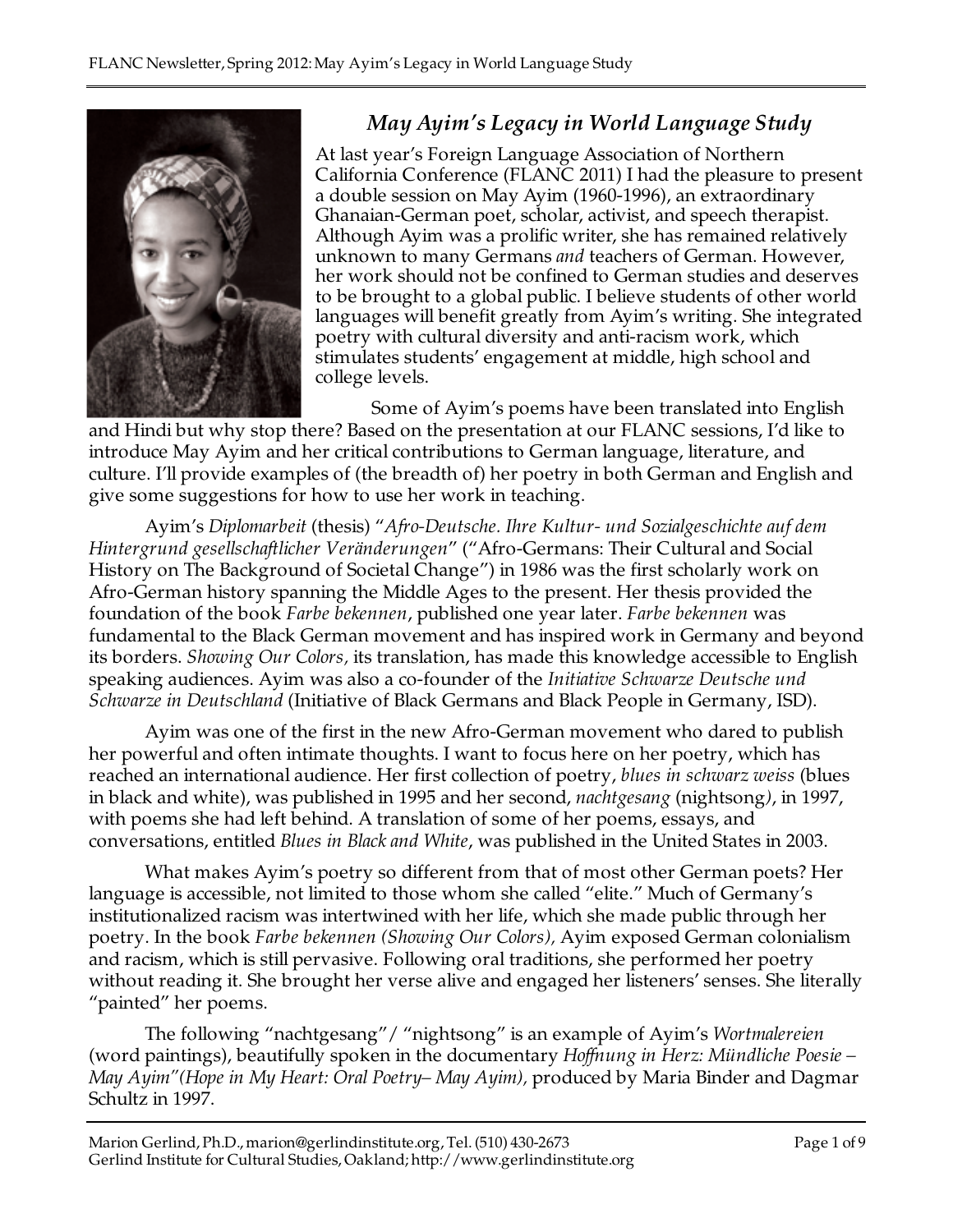#### **nachtgesang**

ich warte nicht mehr auf die besseren zeiten schwarzblauer himmel über uns silbersterne dran hand in hand mit dir den fluß entlang bäume links und rechts sehnsucht auf den ästen hoffnung im herz

> ich räume mein zimmer auf ich zünde eine kerze an ich male ein gedicht

ich küsse mich nicht mehr deinen körper entlang durch deinen nabel hindurch in deine träume hinein meine liebe in deinem mund dein feuer in meinem schoß schweißperlen auf der haut

> ich ziehe mich ganz warm an ich zeichne die lippen rot ich spreche mit den blumen

ich lausche nicht mehr auf ein zeichen von dir hole deine briefe hervor schaue deine bilder an diskussionen mit dir bis nach mitternacht visionen zwischen uns kinder lachen uns zu

> ich mache die fenster weit auf ich schnüre die schuhe fest zu ich nehme den hut

ich träume nicht mehr in einsame stunden dein gesicht in die zeit dein schatten ist nur eine kalte gestalt

> ich packe die erinnerung ein ich blase die kerze aus ich öffne die tür

ich warte nicht mehr auf die besseren zeiten

## **nightsong**

i no longer wait for the better times midnight blue sky above us silver stars upon it hand in hand with you along the river trees right and left desire in their branches hope in my heart

> i straighten up my room i light a candle i paint a poem

i no longer kiss my way down your body through your navel into your dreams my love in your mouth your fire in my lap pearls of sweat on my skin

> i dress myself warmly i paint my lips red i talk to the flowers

i no longer listen for a sign from you take out your letters look at your pictures conversation with you till midnight visions between us children smiling at us

> i open the window wide i tie my shoes tight i get my hat

i no longer dream in lonely hours your face into time your shadow is only a cold figure

> i pack the memories up i blow the candle out i open the door

i no longer wait for the better times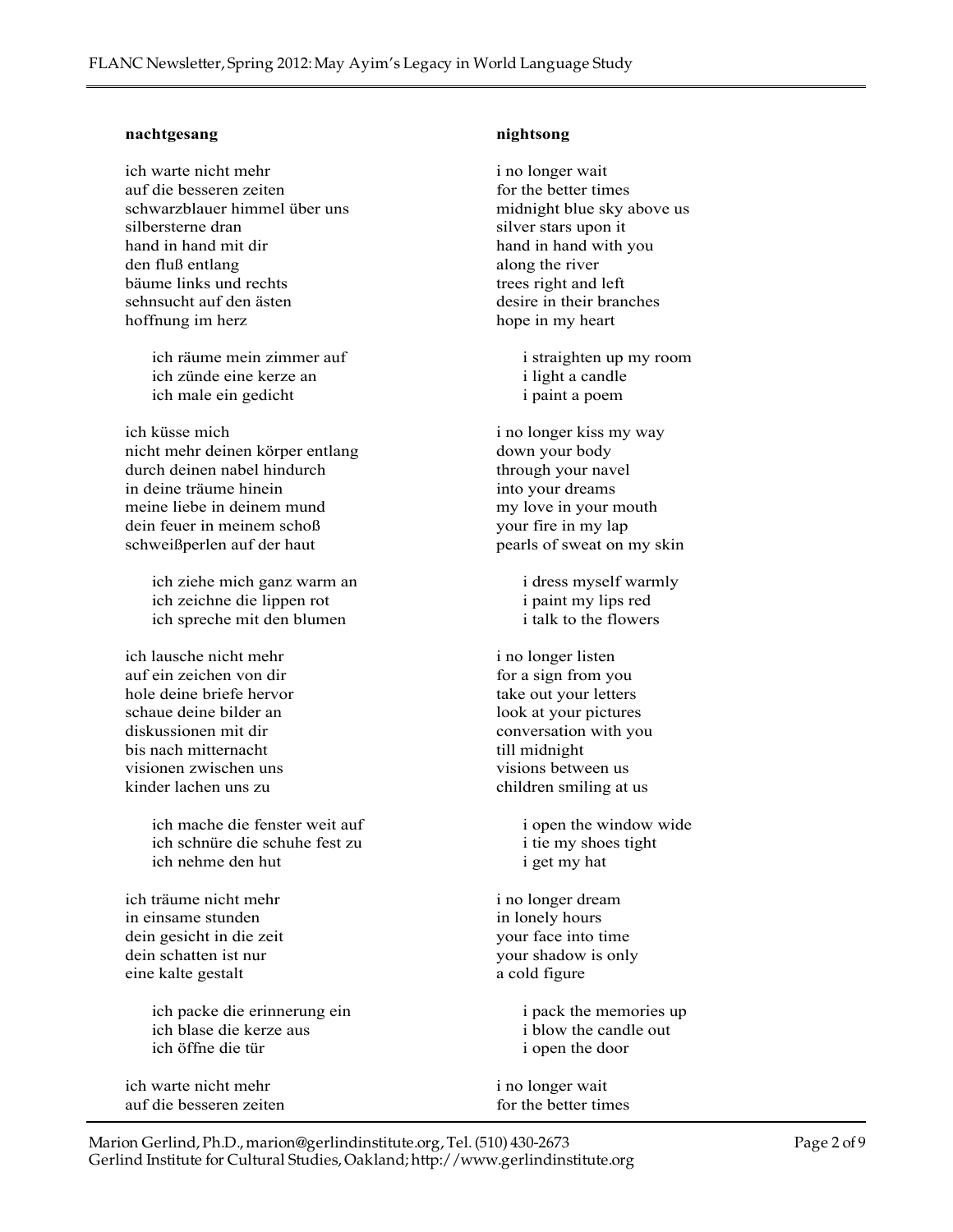| ich gehe auf die straße hinaus<br>blütenduft auf der haut<br>den schirm in der hand<br>den fluß entlang<br>schwarzblauer himmel über mir | i go out into the street<br>scent of flowers on my skin<br>umbrella in my hand<br>along the river<br>midnight blue sky above me |
|------------------------------------------------------------------------------------------------------------------------------------------|---------------------------------------------------------------------------------------------------------------------------------|
| silbersterne dran                                                                                                                        | silver stars upon it                                                                                                            |
| bäume                                                                                                                                    | trees                                                                                                                           |
| links und rechts                                                                                                                         | left and right                                                                                                                  |
| sehnsucht auf den ästen                                                                                                                  | desire in their branches                                                                                                        |
| hoffnung im herz                                                                                                                         | hope in my heart                                                                                                                |
| ich liebe dich<br>ich warte nicht mehr                                                                                                   | <i>i</i> love you<br><i>i</i> wait no longer                                                                                    |
| aus: may ayim. blues in schwarz weiss, S. 120-121                                                                                        | 1992 May Ayim. Blues in Black and White, pp.<br>163-165 (Translation by Tina Campt)                                             |

Apart from discussing the content, rhythm, and tone of this poem (in all languages), students—in groups or individually—can paint scenes from the poem, make a video clip or music that corresponds to the text. Tapping into the life experiences of students, they could be encouraged to share in small groups or as a partner exercise (in the target language) what they would do in a similar situation of waiting and no longer waiting. Another suggestion is to ask students to imagine what would happen if the beloved person does re-appear and/or whether they also have "hoffnung im herz"/"hope in [their] heart." A class project could be that students write their own poems and/or songs or create visual images (allowing students to borrow from "nachtgesang/"nightsong"), thereby transforming the original poem into their own personal piece.

Furthermore, in the German language classroom, "nachtgesang" ("nightsong") is a fantastic example for the study of grammar topics. For instance, students can identify separable prefix verbs in context, such as *auf•räumen, an•zünden, hervor•holen* etc., and their repetitions. Also, there are numerous two-way prepositions in the poem. After the teacher explains when the *Akkusativ* or *Dativ* is used, students can analyze the usage of either case in each instance. Finally, as Ayim did not use capitalization of nouns and punctuation in "nachtgesang," students can employ their prior knowledge by capitalizing nouns and applying punctuation to the poem.

Ayim was born in Hamburg, Germany, as a daughter of a white German mother and a Ghanaian father. As a baby, Ayim lived in a children's home, was adopted in 1962 and grew up in a white foster family in Westphalia. She studied Psychology and Education at the University in Regensburg and moved to Berlin in 1984, her main residence, while traveling and working internationally. In 1992, she adopted the name Ayim as a pen name (formerly May Opitz). Her poems were often dialogues, sometimes with white Germans whom she mirrored and gently critiqued. For example, in her poem "afro-deutsch I," she mocked the everyday racism she encounters.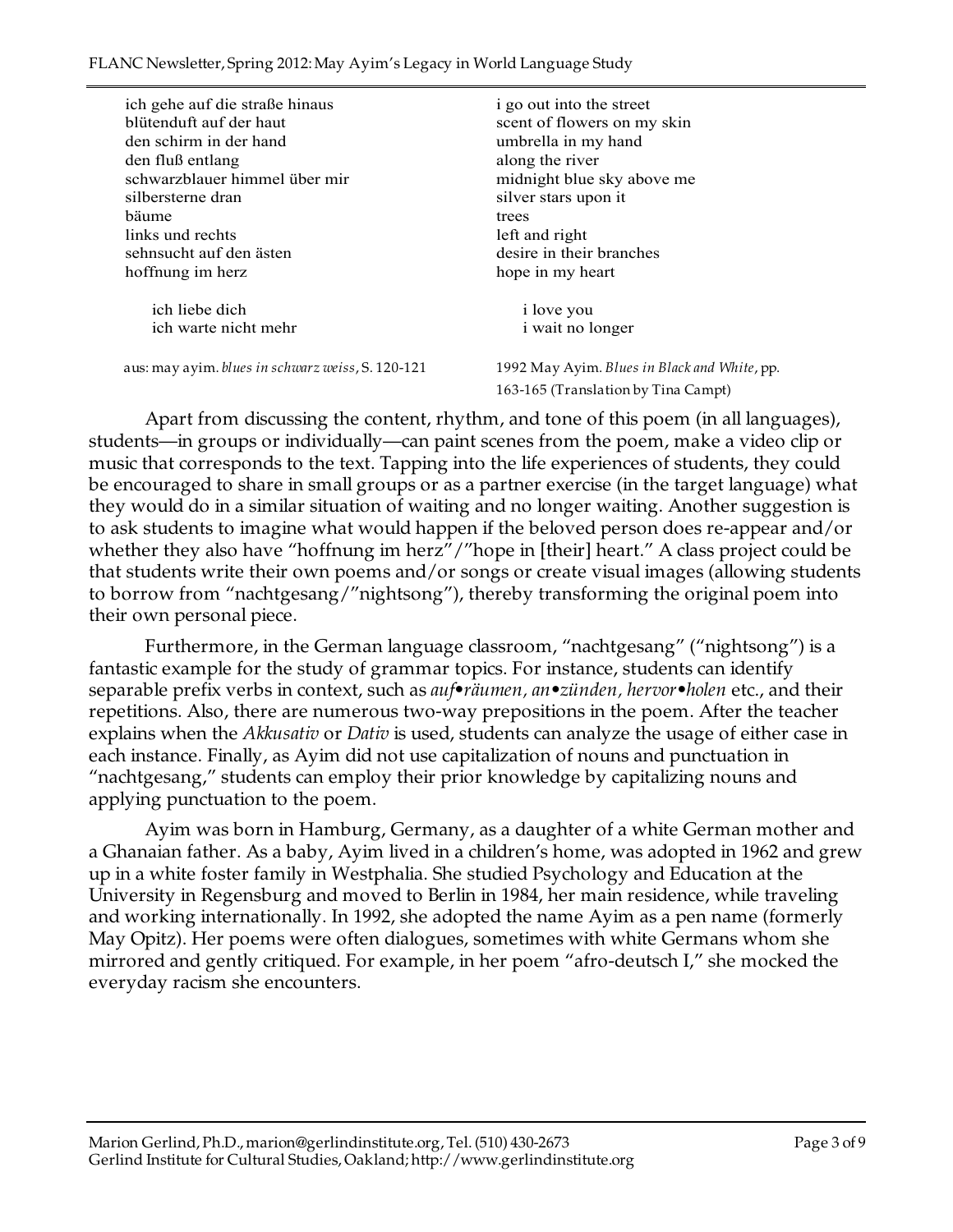### **afro-deutsch I**

Sie sind afro-deutsch? ... ah, ich verstehe: afrikanisch und deutsch. Ist ja 'ne interessante Mischung! Wissen Sie, manche, die denken ja immer noch, die Mulatten, die würden's nicht so weit bringen wie die Weißen

Ich glaube das nicht. Ich meine, bei entsprechender Erziehung … Sie haben ja echt Glück, daß Sie *hier* aufgewachsen sind Bei deutschen Eltern sogar. Schau an!

Wollen Sie denn mal zurück? Wie, Sie waren noch nie in der Heimat vom Papa? Ist ja traurig ... Also, wenn Se mich fragen: So 'ne Herkunft, das prägt eben doch ganz schön. Ich z.B., ich bin aus Westfalen, und ich finde, da gehör' ich auch hin …

Ach Menschenskind! Dat ganze Elend in der Welt! Sei'n Se froh, daß Se nich im Busch geblieben sind. Da wär'n Se heute nich so weit!

Ich meine, Sie sind ja wirklich ein intelligentes Mädchen. Wenn Se fleißig sind mit Studieren, können Se ja Ihren Leuten in Afrika helfen: Dafür sind Sie doch prädestiniert, auf Sie hör'n die doch bestimmt, während unsereins ist ja so 'n Kulturgefälle …

Wie meinen Sie das? Hier was machen. Was woll'n Se denn hier schon machen? Ok., ok., es ist nicht alles eitel Sonnenschein. Aber ich finde, jeder sollte erstmal vor seiner eigenen Tür fegen!

aus: may ayim. *blues in schwarz weiss*, S. 18-19

## **afro-german I**

You're Afro-German? ... oh, I see: African and German. An interesting mixture, huh? You know: there are people that still think Mulattos won't get as far in life as whites I don't believe that. I mean: given the same type of education… You're pretty lucky you grew up *here.* With German parents even. Think of that! D'you want to go back some day, hm? What? You've never been in your Dad's home country? That's so sad… Listen, if you ask me: A person's origin, see, really leaves quite a Mark Take me, I'm from Westphalia, and I feel that's where I belong… Oh boy! All the misery there is in the world! Be glad You didn't stay in the bush. You wouldn't be where you are today! I mean, you're really an intelligent girl, you know. If you work hard at your studies, you can help your people in Africa, see: That's What you're predestined to do, I'm sure they'll listen to you, while people Iike us – there's such a difference in cultural levels… What do you mean, do something here? What On earth would you want to do here? Okay, okay, so it's not all sunshine and roses. But I think everybody should put their own

1985 May Ayim. *Blues in Black and White,* pp.14-15 (Translation by Ilse Müller)

house in order first!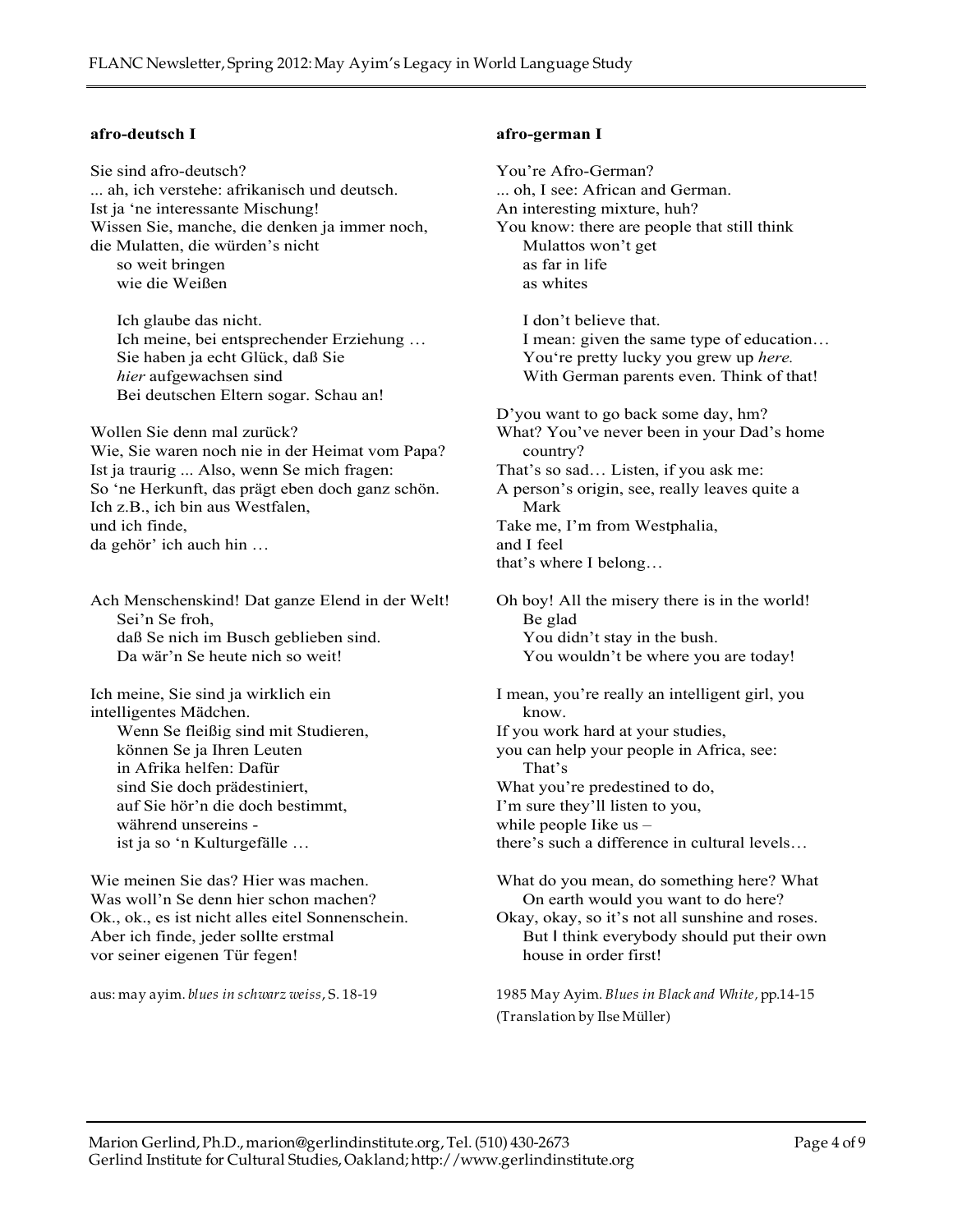Ayim stressed that her humor had saved her. What else sustained her in a racist society like Germany? She loved her mother tongue, as biased and hostile as it is toward People of Color. She masterfully turned the tables, swung her pen as a sword, her humor as a shield, weighed every letter of the alphabet carefully, decided when to mold or discard it.

In the world language classroom, there are innumerable ways to teach Ayim's work. For instance, the teacher can ask students what they know about hybrid identities, such as Afro-German, and discuss this concept in the target language and/or in English. In the San Francisco Bay Area, it is likely that many students are familiar with and can relate to Ayim's struggles. Students can work in teams/pairs and create a dialogue, imagining what Ayim is saying in response. "Afro-deutsch I" also gives students an opportunity to reflect on the tone of voice of the speaker, her/his assumptions and prejudices. Students can read the poem out loud according to their understanding of the dialogue. As an assignment, students can present a similar dialogue, possibly reflecting on an experience their own, in multi media, e.g. as spoken word, essay, skit, slide show, drama, cabaret, talk show, or short film. I would suggest giving students guidelines for appropriate language use.

After meeting Audre Lorde and other Afro-Germans, Ayim found herself not so isolated anymore. The Afro-German movement was growing and then—the wall came down. Her experience after November 1989 she described vividly in the poem "*deutschland im herbst*" ("autumn in germany") as well as in an interview in the documentary *Hoffnung in Herz (Hope in My Heart).*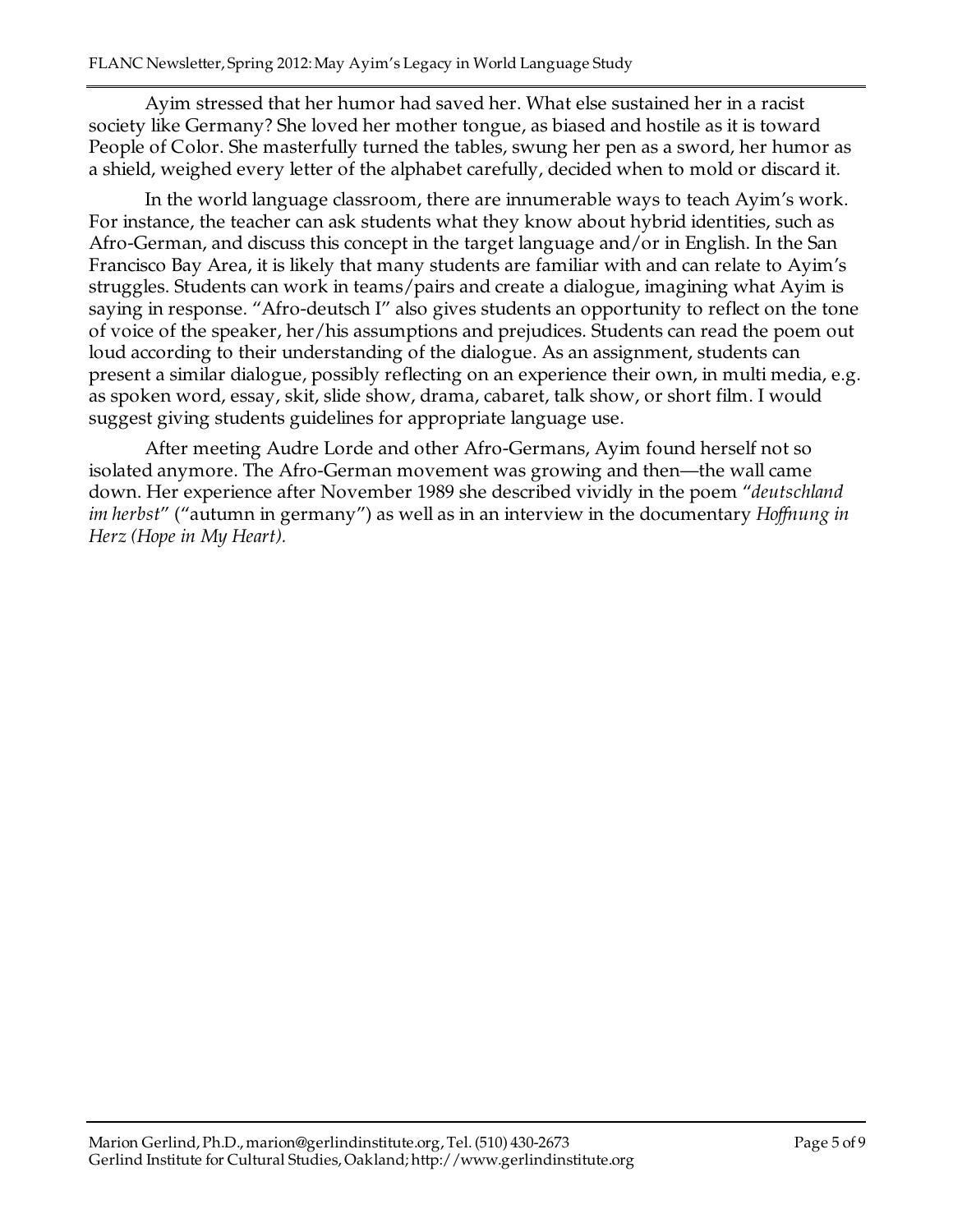#### **deutschland im herbst**

es ist nicht wahr daß es nicht wahr ist so war es erst zuerst dann wieder

#### so ist es

kristallnacht: im november 1938 zerklirrten zuerst fensterscheiben dann wieder und wieder menschenknochen von juden und schwarzen und kranken und schwachen von sinti und roma und polen von lesben und schwulen von und von und von und von und und

erst einige dann viele

immer mehr: die hand erhoben und mitgemacht beifall geklatscht oder heimlich gegafft wie die und die und der und der und der und die erst hin und wieder dann wieder und wieder

schon wieder?

ach ja

ein einzelfall: im november 1990 wurde antonio amadeo aus angola in eberswalde von neonazis erschlagen sein kind kurze zeit später von einer weißen deutschen frau geboren ihr haus bald darauf zertrümmert

#### **autumn in germany**

it is not true that it is not true that's how it was first at first and then again

#### that's how it is

"kristallnacht ": in november 1938 first shattered were windowpanes then again and again human bones of jews and blacks of the weak and the sick of sinti and roma and poles of lesbians and gays of and of and of and of and and

first a few then many

more and more: arms lifted and joined in applauded clapping or stealthily gaping as they and them and he and she and him and her first once in a while then again and again

#### again so soon?

ah yes

a singular incident: in november 1990 antonio amadeu from angola was murdered in eberswalde by neo-nazis his child born shortly after by a white german woman her house shortly after trashed

Marion Gerlind, Ph.D., marion@gerlindinstitute.org, Tel. (510) 430-2673 Page 6 of 9 Gerlind Institute for Cultural Studies, Oakland; http://www.gerlindinstitute.org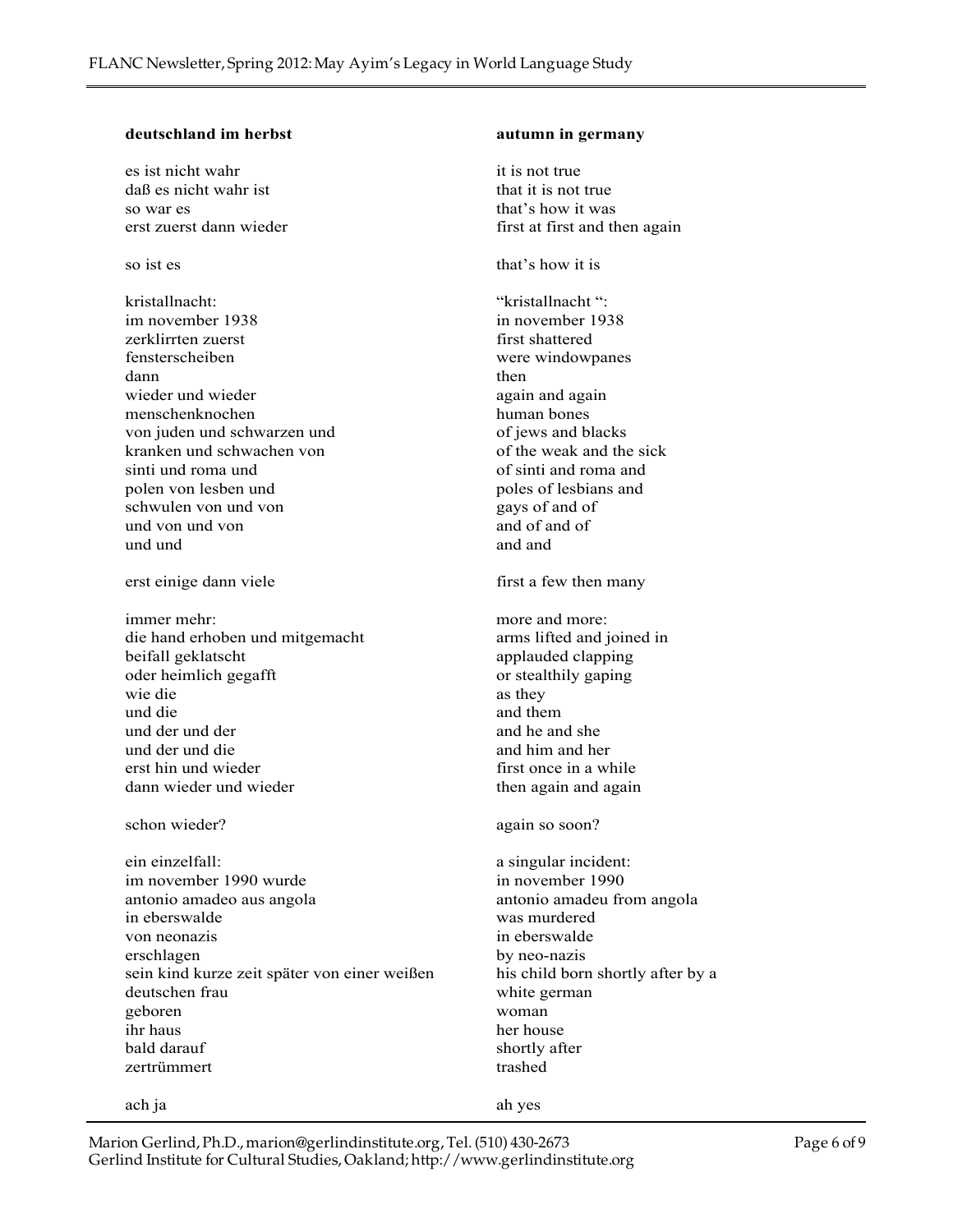| und die polizei                                 | and the police                               |
|-------------------------------------------------|----------------------------------------------|
| war so spät da                                  | came so late                                 |
| daß es zu spät war                              | it was too late                              |
| und die zeitungen waren mit worten              | and the newspapers were so short             |
| so sparsam                                      | of words                                     |
| daß es schweigen gleichkam                      | it equaled silence                           |
| und im fernsehen kein bild                      | and on TV no picture                         |
| zu dem mordfall                                 | of this homicide                             |
| zu dem vorfall kein kommentar:                  | no comment on the incident:                  |
| im neuvereinten deutschland                     | in the newly united germany                  |
| das sich so gerne                               | that so much likes to                        |
| viel zu gerne                                   | likes too much                               |
| wiedervereinigt nennt                           | to call itself re-united                     |
| dort haben                                      | it happened                                  |
| in diesem und jenem ort                         | that here and there                          |
| zuerst häuser                                   | it was first houses                          |
| dann menschen gebrannt                          | then people                                  |
|                                                 | that burnt down                              |
| erst im osten dann im westen                    | first in the east then in the west           |
| dann                                            | then                                         |
| im ganzen land                                  | the whole country                            |
| erst zuerst dann wieder                         | first at first and then again                |
| es ist nicht wahr                               | it is not true                               |
| daß es nicht wahr ist                           | that it is not true                          |
| so war es                                       | that's how it was                            |
| so ist es:                                      | that's how it is:                            |
| deutschland im herbst                           | autumn in germany                            |
| mir graut vor dem winter                        | <i>i</i> dread the winter                    |
| aus: may ayim. blues in schwarz weiss, S. 68-70 | 1992 May Ayim. Blues in Black and White, pp. |
|                                                 | 109-111 (Translation by May Ayim/            |
|                                                 | Ekpenyong Ani)                               |

This poem can be used in teaching to explore German history from the Third Reich (Nazi terror regime, 1933-45) to today. Prior to reading the poem, I would ask what students know about Germany's past and discuss it in class. After introducing the poem, students may have many questions, which need to be addressed. Then, students could engage in some historical research projects on German history, study key terminology and current anti-racist initiatives and organizations (in Germany) on the Internet and in print. Teachers can prepare and provide some leads to resources, for instance, to the Amadeu Antonio Foundation. Teachers may also use this poem to discuss different kinds of oppression, such as racism, sexism, classism, homo- and transphobia in their respective socio-historical and cultural contexts. Beside all these lessons, grammar-wise "deutschland im herbst" ("autumn in germany") lends itself to analyze tenses and moods (*Präsens, Präteritum*, *Perfekt* and *Passiv*– present tense, simple past, present perfect, and passive voice).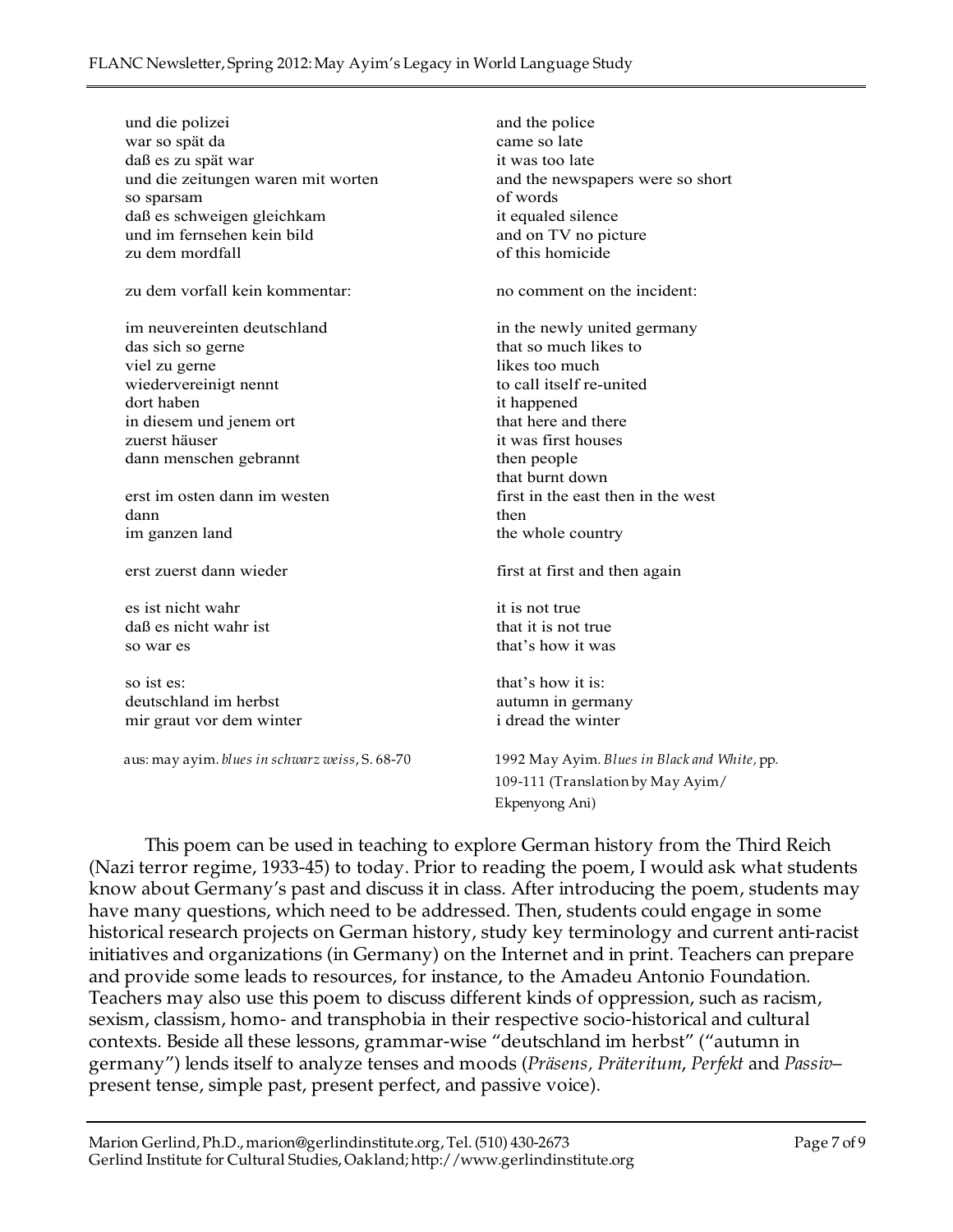These are just a few of my teaching suggestions. I ask that participants of our May Ayim sessions at the FLANC conference as well as teachers, who have integrated May Ayim's work into their classrooms or are interested to do so, send their suggestions to the FLANC newsletter so that this discussion can be continued.

Ayim left us a rich legacy. The courage to be true to herself, to fight racism with dignity and humor, and to be vocal and visible. Her poems are timeless, yet set in time, and in times like these we need to re-read her poems carefully, share them with our students, and encourage students to be(come) active world citizens. Fifteen years after her death, Ayim continues to live on in her poetry and scholarly activist work. Her passionate spirit stays alive in the documentary *Hoffnung in Herz (Hope in My Heart*) which I would suggest to show students after introducing Ayim and her writing.

A street in Berlin-Kreuzberg, formerly named after a German colonialist, was renamed in her honor as May-Ayim-Ufer, in 2011. Everyone is welcome to visit this street. How about a field trip with your students (or by yourself) to Berlin?

In closing, Ayim's poem, called "abschied"/"departure" seems appropriate. This piece speaks for itself, about how to say farewell. It is so accessible that students in the first year of language instruction can use it to study ways to say goodbye, the imperative, and modal verbs, as well as reflect on the existential question: how do we leave?

# **abschied**

was sollen die letzten worte sein lebet wohl auf wiedersehen irgendwann irgendwo? was sollen die letzten taten sein ein letzter brief ein telefonat ein leises lied? was soll der letzte wunsch sein verzeiht mir vergeßt mich nicht ich hab euch lieb? was soll der letzte gedanke sein danke? danke

# **departure**

what should the last words be fare-well see you again sometime somewhere? what should the last deeds be a last letter a phone call a soft song? what should the last wish be forgive me forget me not I love you? what should the last thought be thank you? thank you

aus: may ayim. *nachtgesang*, S. 99

May Ayim. *Blues in Black and White,* p. 166 (Translation by Dagmar Schultz*)*

P.S. As I am writing this essay in January 2012, I learned that Dagmar Schultz's film *Audre Lorde – The Berlin Years 1984 to 1992* will premier at the Berlin International Film Festival in February 2012, documenting Lorde's leadership in creating the Afro-German movement. Schultz will be touring the United States later this year with a Film and Cultural Festival, entitled "Audre Lorde's Legacy," including the May Ayim documentary.

Marion Gerlind, Ph.D. Director, Gerlind Institute for Cultural Studies, Oakland, CA